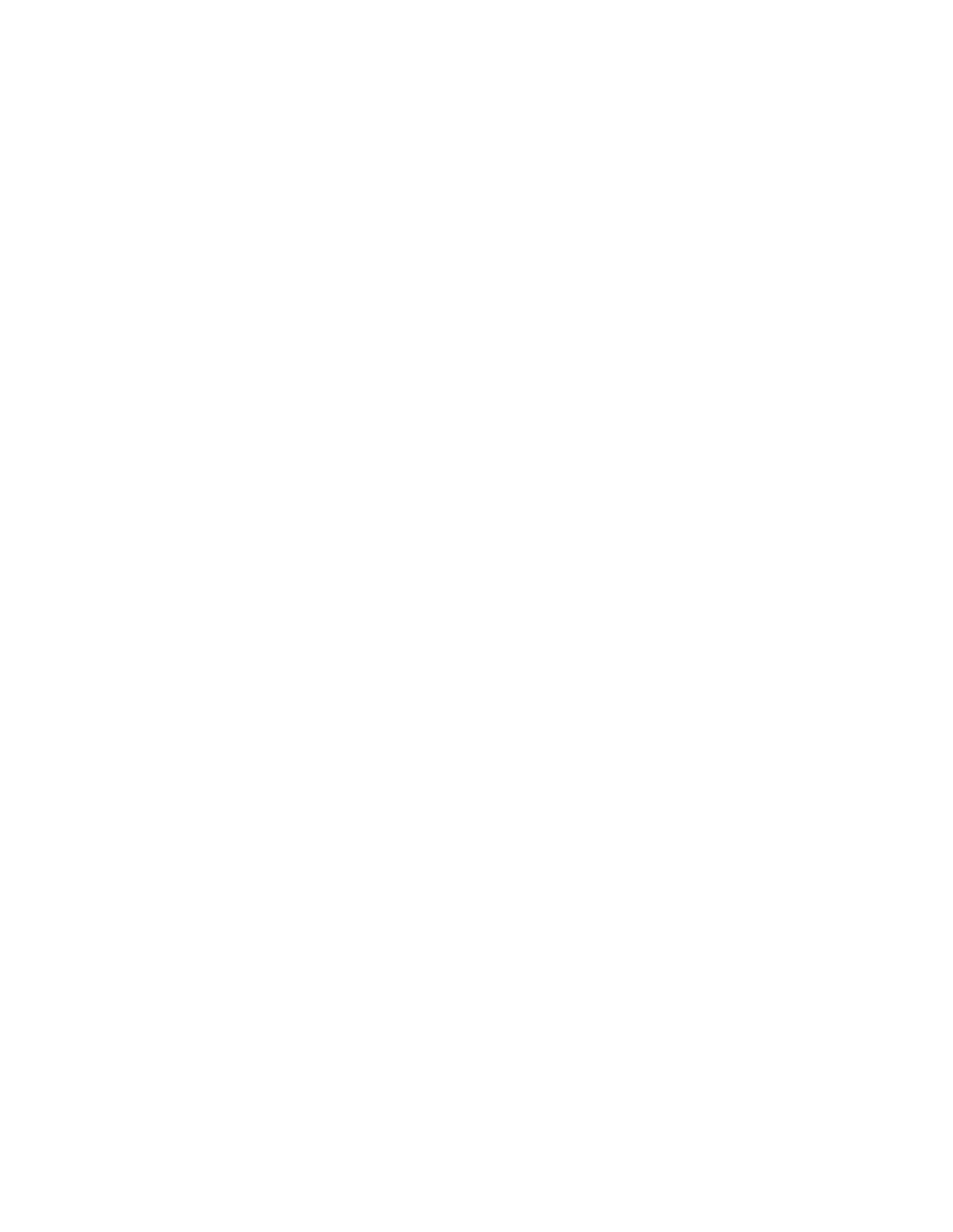## **Introduction**

The Parks Canada Agency manages one of the finest and most extensive systems of protected natural and historic areas in the world. The Agency's mandate is to protect and present these places for the benefit and enjoyment of current and future generations. This management statement outlines Parks Canada's management approach and objectives for Gitwangak Battle Hill National Historic Site for the next 10 years.

Gitwangak Battle Hill National Historic Site was designated a national historic site in 1971 to commemorate the significance of the eighteenth century Gitwangak hill top fort, and for the site's association with Gitwangak *adaawa* (history) which recalls the epic battles of the legendary warrior Chief Nekt who fought to gain control of the network of lucrative trading trails from the Nass to the Kitimat Rivers. According to Gitwangak *adaawak*, the defensive fortifications were constructed by Chief Nekt. The battle hill fortification contained five cedar-planked longhouses, constructed on the summit of a hill and enclosed by a palisade. Archaeological research suggests that the site was occupied for at least a century when, around 1835, it was burned and abandoned.

In 1981 the National Historic Site designation was expanded to recognize the national historic significance of the Gitwangak *Xwtsaan* (totem poles) located about five kilometres south, in the First Nations community of Gitwangak, British Columbia. The poles are owned by the Gitwangak Band Council.

Gitwangak Battle Hill National Historic Site is located in Kitwanga, British Columbia adjacent to *Xdi Dax* (Kitwanga River), about five kilometres north of Gitwangak. It is a self-interpreted site, including a trail and tri-lingual interpretive panels that were developed with members of the Gitwangak First Nation and representatives of the Nekt family.

Originally, the site was recommended to the Minister for designation as "Fort Kitwanga" by the Historic Sites and Monuments Board of Canada. In 2006, the site was officially renamed "Gitwangak Battle Hill National Historic Site" at the request of the Gitwangak Band Council, the main point of contact for the first nation at that time.

This current management statement has been developed with input and support from an advisory committee comprised of members of the Simgiget'm Gitwangak Society (hereditary leaders). The Simgiget'm Gitwangak Society was established in 2015 and is responsible for management of all lands, waters and resources within Gitwangak traditional territory outside the boundaries of the Gitwangak Reserve.

During the development of this management statement, the advisory committee requested the official name "Gitwangak Battle Hill National Historic Site" be revised to "Gitwangak Ta'awdzep National Historic Site". The change reflects the substitution of the Gitxsan word (*ta'awdzep*) for the English version (battle hill). While the process for renaming a national historic site is outside the authority of Parks Canada and this management statement, "Gitwangak Ta'awdzep National Historic Site" will be used through the remainder of this document to reflect the intent for this process to be undertaken.

## Management Objectives

The following section outlines the strategic direction for the management of Gitwangak Ta'awdzep National Historic Site over the next 10 years. Parks Canada will maintain an open dialogue on the implementation of this management statement, to ensure that it remains relevant and meaningful.

Parks Canada will meet annually with the Simgiget'm Gitwangak Society to seek input on work plans that will achieve the objectives of this management statement.

**Building Relationships with the Gitwangak First Nation:** Parks Canada respects Indigenous rights and building mutually beneficial relationships with Indigenous communities is a priority for the Agency.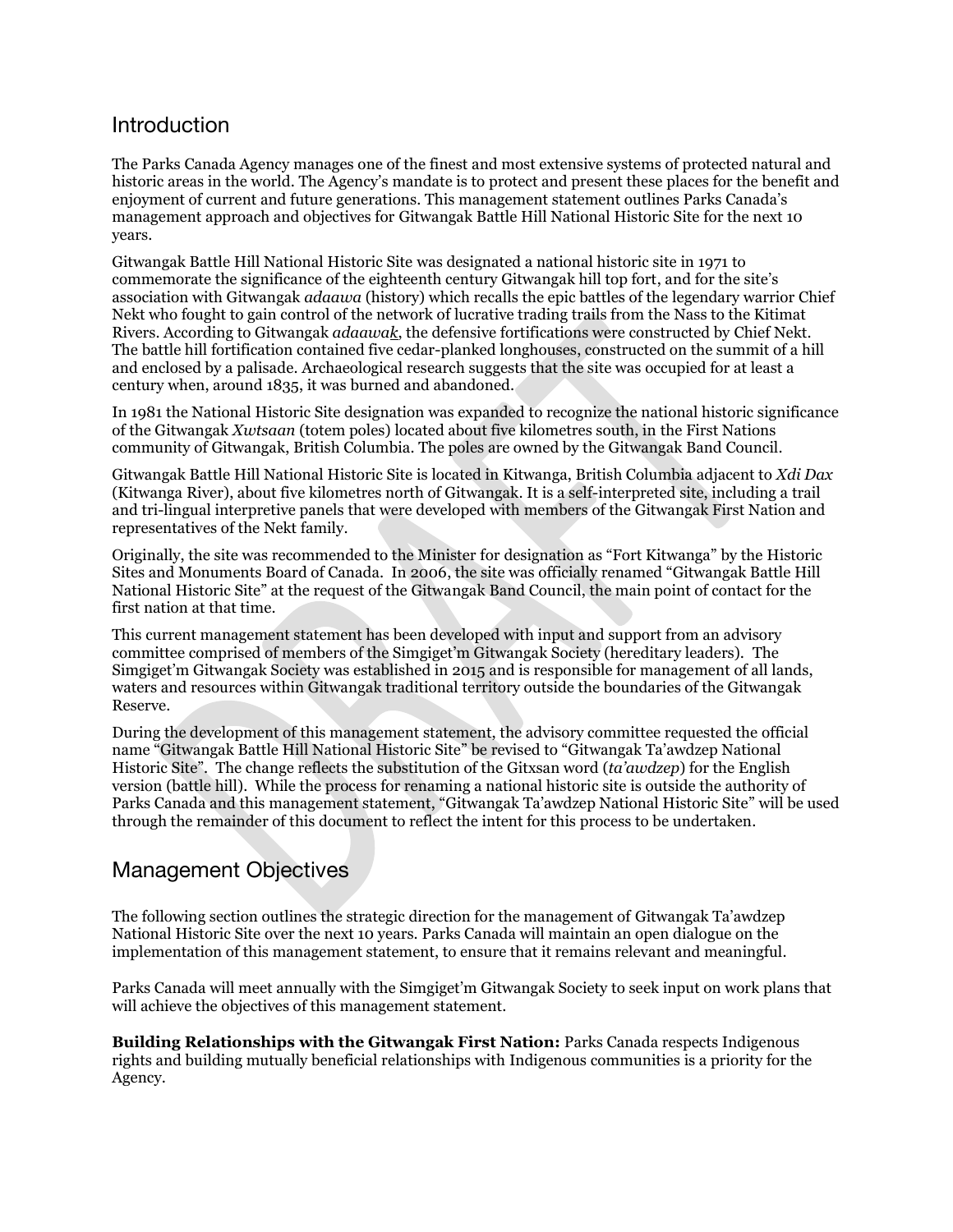For the Gitwangak Ta'awdzep National Historic Site, Parks Canada works with the Gitwangak First Nation to incorporate traditional knowledge, values and cultural heritage, and to ensure:

- The site is suitably protected.
- The reasons for the national significance of the Gitwangak Ta'awdzep National Historic Site and the site's role in Canadian history are effectively communicated to the public.
- The site's heritage values are respected by all whose decisions or actions affect the site.
- The Gitwangak First Nation's *adaawak* associated with the national historic site is accurately and respectfully commemorated.

Parks Canada offers technical advice to the Gitwangak First Nation on the protection and presentation of the Gitwangak *Xwtsaan* (totem poles) located in Gitwangak.

**Maintaining Relationships with Local Partners:** Parks Canada works with the Simgiget'm Gitwangak Society, Gitwangak Band Council and Kitwanga community association in the maintenance, presentation, and promotion of the site.

**Cultural Resource Conservation:** Parks Canada protects cultural resources at its heritage places in accordance with its *Cultural Resource Management Policy* (2013) and the *Standards and Guidelines for the Conservation of Historic Places in Canada* (2010). This includes basic monitoring of the state of cultural resources, and documentation of interventions at the national historic site. At Gitwangak Ta'awdzep National Historic Site, management efforts also ensure:

- The open character of the historical landscape surrounding Ta'awdzep as well as the viewscape to and from the summit of Ta'awdzep is maintained.
- The natural and cultural resources of the designated place are not lost, impaired or threatened by human actions within or outside the site.
- All decisions concerning the protection and maintenance of the designated place are made in accordance with the principles of cultural resource management including:
	- o understanding heritage value
	- o sustainable conservation
	- o benefits to Canadians

**Site Maintenance:** Parks Canada maintains the property it administers so as to respect the site's heritage values and present a positive image to the public. Parks Canada provides annual site maintenance with a focus on visitor facilities and safety. Parks Canada works with the Simgiget'm Gitwangak Society and local residents to ensure the site and its facilities are safe, clean and welcoming during the visitor season.

**Public Appreciation and Promotion:** Parks Canada provides information about the significance of Gitwangak Ta'awdzep National Historic Site on its website, and on the Canadian Register of Historic Places. In addition, Parks Canada offers a visitor brochure to complement tri-lingual interpretive panels located throughout the site, describing the traditional *adaawak* associated with the site.